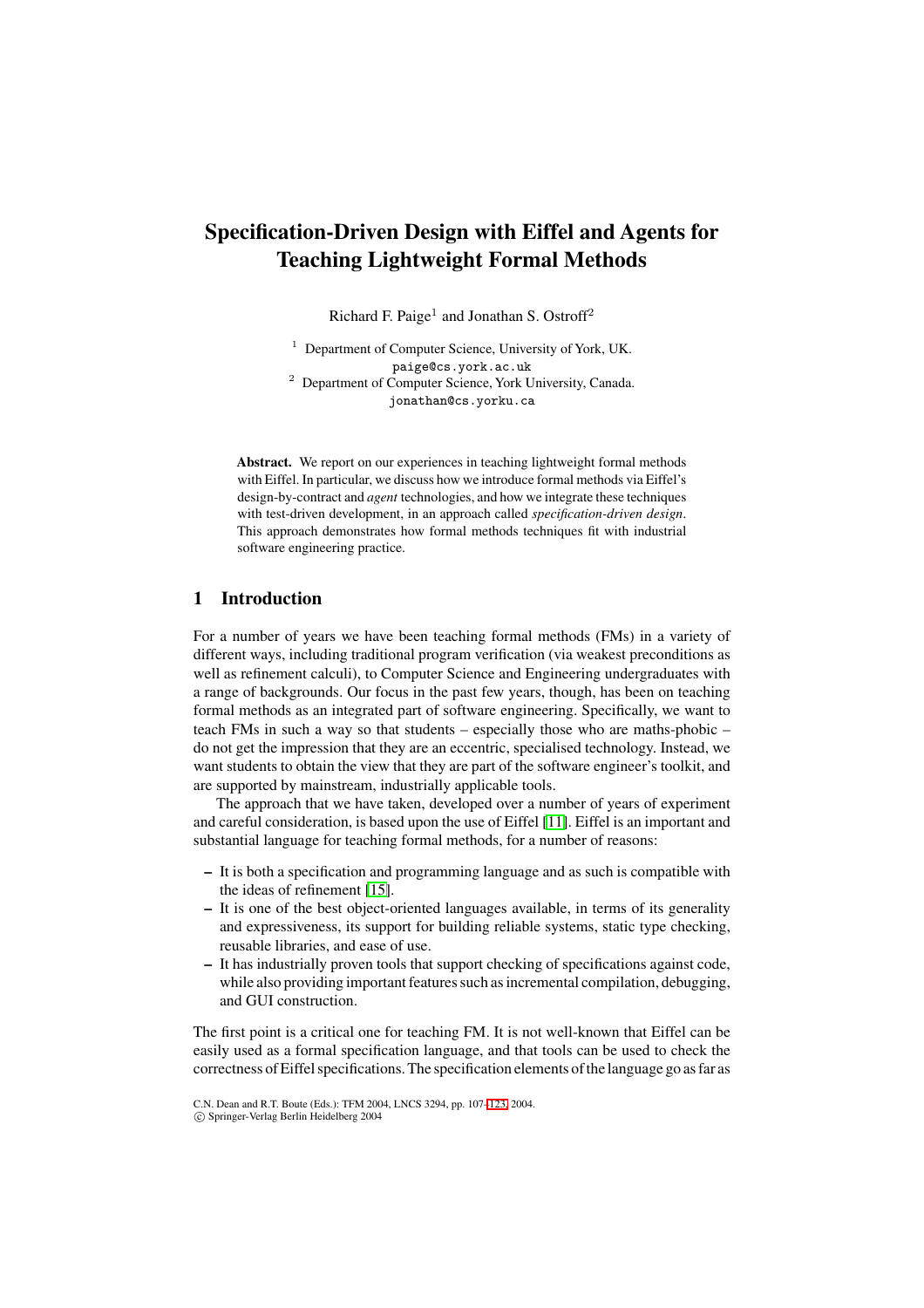supporting quantifiers in boolean expressions, via Eiffel's agent technology (discussed in the sequel). The ability to use Eiffel both as a specification and programming language allows broader us of the language over one or more courses that emphasise different elements, such as GUI design, real-time and embedded systems programming, etc.

There are of course substantial challenges to teaching Eiffel as a lightweight formal method. In particular, students are sometimes hesitant to learn Eiffel, because it is not perceived as a mainstream OO language – i.e., they want to learn Java or C++. As well, students sometimes think that Eiffel tools are inferior to tools for, e.g., Java, and that Eiffel libraries are less comprehensive and expressive than similar ones for C++ and Java. The second point is one that can best be addressed by experience with Eiffel tools and libraries; after some experience the students tend to change their assessment in favour of Eiffel. The first point can be addressed by teaching Eiffel in a software engineering context, and by emphasising that a programming language is not specifically being taught. To this end, we introduce Eiffel and its FM techniques in a very specific way, which we discuss shortly.

In this paper, we describe our experiences and approach to teaching lightweight FM with Eiffel. We start with an overview of Eiffel, dwelling on its support for formal specification, and describe its agent technology briefly. We then describe three important definitions: specifications, requirements, and programs – and explain why it is critical to ensure that students know these before starting to program. The definitions are critical to understanding when teaching and using a wide-spectrum language such as Eiffel. We then describe our approach to teaching with Eiffel, including how we introduce agents to students, and how we integrate Eiffel techniques with software engineering practices such as testing. This approach, termed *specification-driven design*, encompasses elements from Extreme Programming and formal methods, and is highly suited (though not strictly dependent) on teaching with Eiffel. We then briefly outline how a typical course using this approach could be structured, and conclude with some observations.

# **2 Eiffel, Design-by-Contract, and Agents**

Eiffel is an object-oriented programming language and method [\[12\]](#page-16-0); it provides constructs typical of the object-oriented paradigm, including classes, objects, inheritance, associations, composite ("expanded") types, generic (parameterised) types, polymorphism and dynamic binding, and automatic memory management. It has a comprehensive set of libraries – including data structures, GUI widgets, and database management system bindings – and the language is integrated with .NET.

A short example of an Eiffel class is shown in Fig. [1.](#page-2-0) The class *CITIZEN* inherits from *PERSON* (thus defining a subtyping relationship). It provides several attributes, e.g., *spouse*, *children* which are of reference type (in other words, *spouse* refers to an object of type *CITIZEN* ); these features are publicly accessible (i.e., are exported to *ANY* client). Attributes are by default of reference type; a reference attribute either points at an object on the heap, or is *Void*. The class provides one expanded attribute, *blood type*. Expanded attributes are also known as composite attributes; they are not references, and memory is allocated for expanded attributes when memory is allocated for the enclosing object.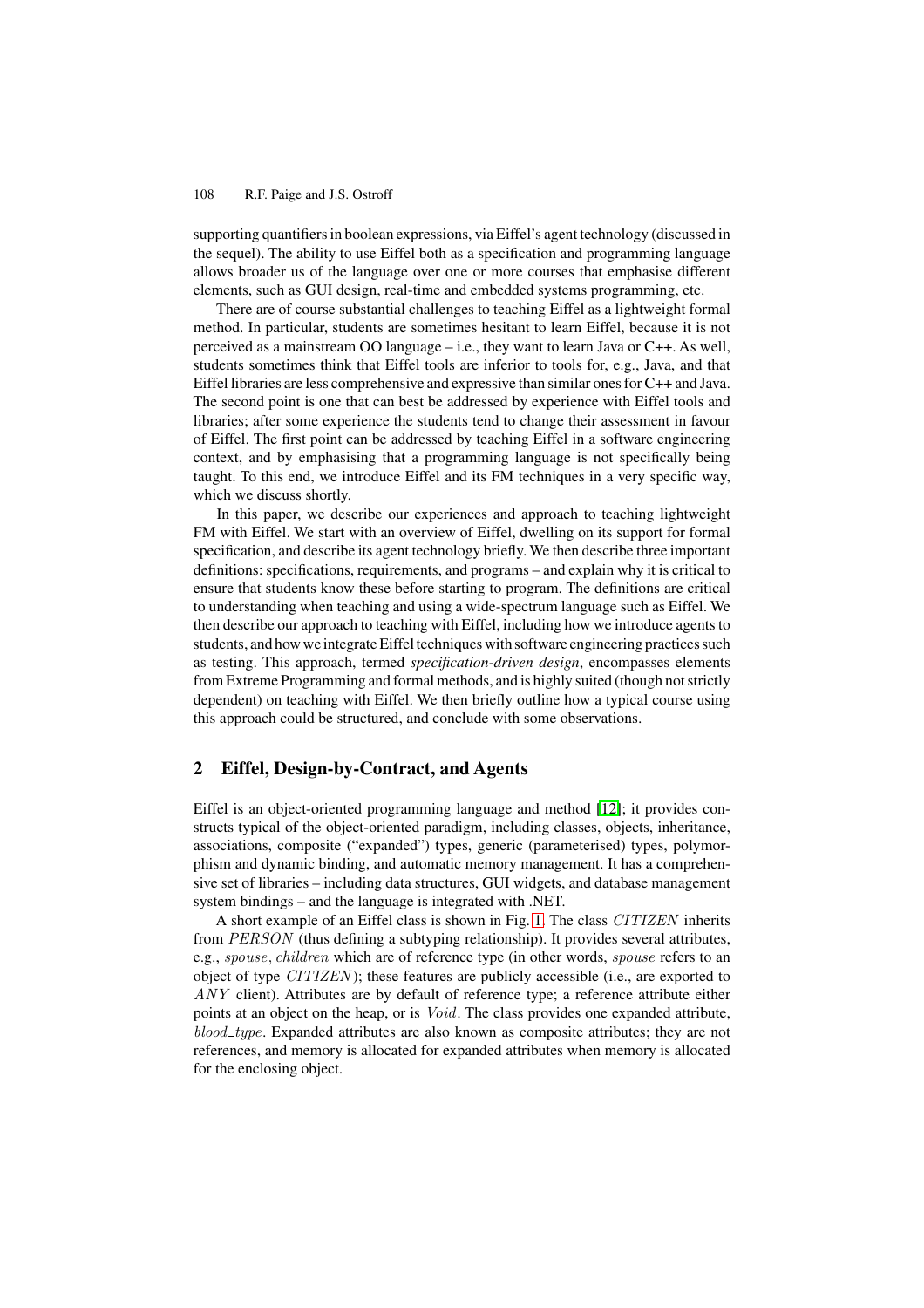<span id="page-2-0"></span>The remaining features of the class are routines, i.e., functions (like *single*, which returns *true* iff the citizen has no spouse) and procedures (like *divorce*, which changes the state of the object). These routines may have preconditions (**require** clauses) and postconditions (**ensure** clauses), but no implementations. Finally, the class has an invariant, specifying properties that must be true of all objects of the class at stable points in time, i.e., before any valid client call on the object. While we have used predicate logic in specifying the invariant of *CITIZEN* , it should be observed that Eiffel does not support this exact syntax. It does possess a notion of *agent* that can be used to simulate quantifiers like the ones used in the example; we discuss this in Section 2.2, and show how to rewrite the quantifiers given in Fig. 1 using agents there.

```
class CITIZEN inherit PERSON
feature {ANY}
  spouse: CITIZEN
  children, parents: SET[CITIZEN]
  blood_type: expanded BLOOD_TYPE
  single: BOOLEAN is
    do Result := (spouse=Void)
    ensure Result = (spouse=Void)
    end
feature {BIG_GOVERNMENT}
  marry is ...
  have_child is ...
  divorce is
   require not single
    do ...
    ensure single and (old spouse).single
    end
invariant
  single or spouse.spouse = Current;
  parents.count <= 2;
  for_all c member_of children it_holds
    c.parents.has(Current)
end -- CITIZEN
```
**Fig. 1.** Eiffel class interface

Other facilities offered by Eiffel, but not demonstrated here, include generic (parameterised) types, dynamic dispatch, multiple inheritance, and static typing. We refer the reader to [\[11\]](#page-16-0) for full details on these and other features.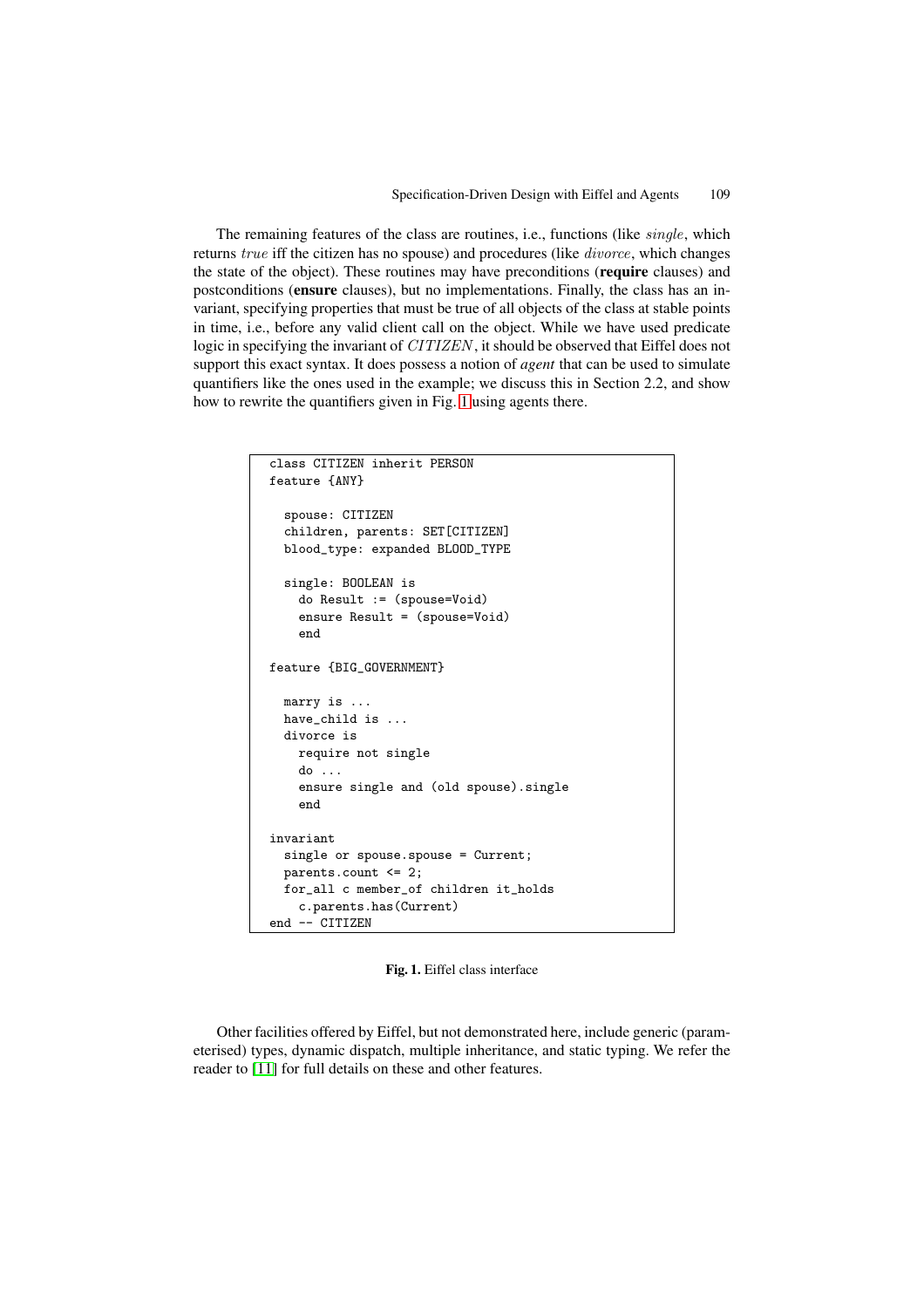In teaching Eiffel, we give thorough coverage to the language, and consider all aspects of it, including agents, multiple inheritance (and its challenges), and covariant redefinition. We introduce language design principles that are supported or enforced by Eiffel, such as the query/command separation principle (which states that functional routines should be side-effect free). The discipline that these principles provide is generally appreciated and applied by the students in their projects and assignments.

## **2.1 Design-by-Contract**

Design-by-Contract (DbC) is a mathematical description technique for engineering software systems with significant requirements for reliability and robustness. DbC is typically integrated with a programming language, providing formal annotations for interfaces of components and services. It differs from well-known formal methods such as B and Z in its cost: it can be selectively applied to those parts of the system associated with the highest risk; it integrates mathematical descriptions with code, ensuring consistency; and it is designed to be supported by tools that are comfortable and familiar to developers, e.g., compilers, debuggers, static checkers, and testing frameworks.

DbC recommends annotating classes with preconditions, postconditions, and class invariants. This was illustrated in the Eiffel example in Fig. [1.](#page-2-0) These assertions imply contracts that bind callers of class services with implementers of said services: callers guarantee to satisfy preconditions, while implementers guarantee to satisfy postconditions. This convention guarantees that conditions which may affect the correct operation of a class are checked only once. In Eiffel, these assertions are built in to the programming language, and the assorted Eiffel compilers and IDEs (e.g., ISE EStudio and GNU SmartEiffel) provide tools for managing and debugging assertions.

The benefits of using contracts and DbC are as follows.

- **–** Contracts provide precise mathematical specifications of software and its services.
- **–** Many views of the software can be automatically extracted. One view (automatically extracted) is the *contract view* that provides the client with the precise interface specifications. For example, a routine can only be invoked if the client satisfies the routine precondition.
- **–** With assertion checking turned on, the contracts are checked every time the code is executed, and contract violations are immediately flagged. This test for consistency between code and specifications comes for free as opposed to the 3-fold cost mentioned earlier.
- **–** Classes and components are self-documenting: the contracts are the documentation. There is no way that the documentation and code can become inconsistent, because the contracts are included within the code – the code would not execute if there are inconsistencies.
- **–** Contracts provide design rules for maintaining and modifying the behaviour of components, cf., behavioural subtyping.
- **–** Contracts provide a basis for formal verification. We discuss this further in the sequel when we suggest how Eiffel can form the basis for a formal verification course.

Contracts may of course be incorrect or incomplete, and thus need to be supplemented with a rigorous testing process. A key point to note then is that an Eiffel program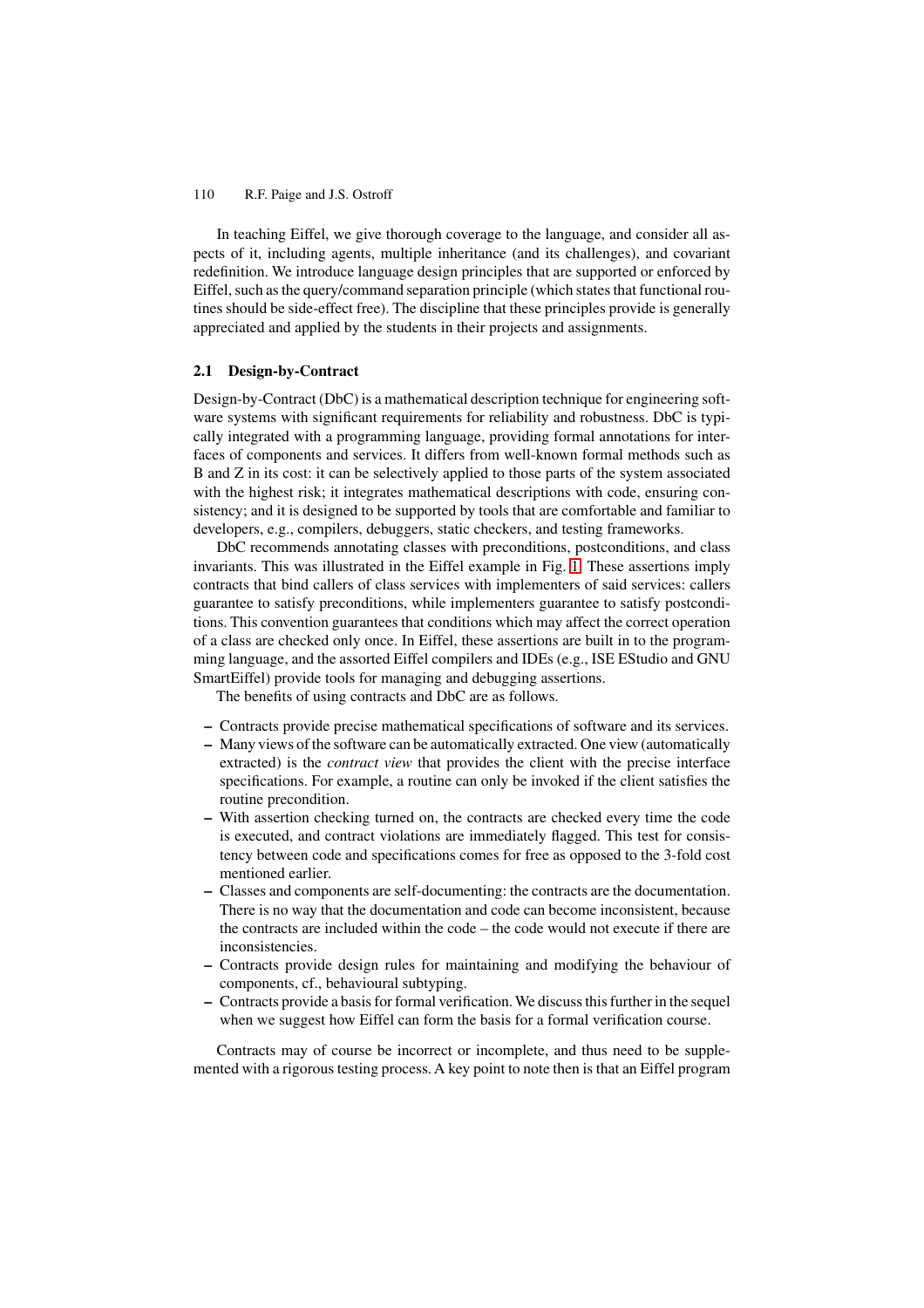annotated with assertions can result in errors due to incorrectly implemented functionality, or violation of contracts. As well, some conditions are extremely difficult to express using executable contracts – the paper [\[13\]](#page-16-0) considers examples.

## **2.2 Agents**

*Agents* in Eiffel are objects that represent operations. Agents can be passed to different software elements, which can use the object to execute the operation *whenever* they want. Agents thus provide a way of separating the definition of an operation from its execution. They also are a way of combining high-level functions (operations acting on other operations) with static typing in Eiffel. This should be contrasted with similar techniques, e.g., reflection in Java, which allows similar functionality at the cost of loss of static type checking.

Here is a simple example of an agent, using Eiffel's GUI library EiffelVision. Suppose you want to add the routine *eval state* to the list of event handlers that will be executed when a mouse click occurs on the widget *my button*. To carry this out, the following Eiffel statement would be executed.

$$
my\_button. click\_actions. extend ({\bf agent}\ eval\_state)
$$

The operation being added to the button is indicated by the **agent** keyword. The keyword distinguishes an operation call to  $eval\_state$  from a binding of the operation to the button. In general, the argument to *extend* can be any agent expression. An agent expression will include an operation plus any context that the operation may need (e.g., arguments). The ability to supply context with an agent expression is essential. Suppose that you want to integrate the three-argument function

$$
h(a: T1; x: REAL; b: T2): REAL
$$

over its second argument in the domain  $[0, 1]$ . Given a suitable integration scheme *integrator* the following agent call will suffice.

$$
integrator. integral(\textbf{agent } h(u,?,v),0.0,1.0)
$$

The question mark ? indicates an open argument (similar to a wild card, representing an element taken from the collection) that is provided by iterating through the range arguments provided.

To support agents in Eiffel, it is necessary to introduce a number of classes, including ones to represent *FUNCTION* and *PROCEDURE* operations, *PREDICATE* operations, and arguments. These meta-level classes provide introspection facilities.

Predicate agents are of significant use; they feature heavily in how we introduce formal methods to students, and how we carry out testing. Predicate agents apply booleanvalued operations to collections. For example:

$$
in t list. for \text{--}all(\text{agent } is \text{--}positive(?)
$$
\n
$$
...
$$
\n
$$
...
$$
\n
$$
...
$$
\n
$$
...
$$
\n
$$
...
$$
\n
$$
...
$$
\n
$$
...
$$
\n
$$
...
$$
\n
$$
...
$$
\n
$$
...
$$
\n
$$
...
$$
\n
$$
...
$$
\n
$$
...
$$
\n
$$
...
$$
\n
$$
...
$$
\n
$$
...
$$
\n
$$
...
$$
\n
$$
...
$$
\n
$$
...
$$
\n
$$
...
$$
\n
$$
...
$$
\n
$$
...
$$
\n
$$
...
$$
\n
$$
...
$$
\n
$$
...
$$
\n
$$
...
$$
\n
$$
...
$$
\n
$$
...
$$
\n
$$
...
$$
\n
$$
...
$$
\n
$$
...
$$
\n
$$
...
$$
\n
$$
...
$$
\n
$$
...
$$
\n
$$
...
$$
\n
$$
...
$$
\n
$$
...
$$
\n
$$
...
$$
\n
$$
...
$$
\n
$$
...
$$
\n
$$
...
$$
\n
$$
...
$$
\n
$$
...
$$
\n
$$
...
$$
\n
$$
...
$$
\n
$$
...
$$
\n
$$
...
$$
\n
$$
...
$$
\n
$$
...
$$
\n
$$
...
$$
\n
$$
...
$$
\n
$$
...
$$
\n
$$
...
$$
\n
$$
...
$$
\n
$$
...
$$
\n
$$
...
$$
\n
$$
...
$$
\n
$$
...
$$
\n
$$
...
$$
\n
$$
...
$$
\n
$$
...
$$
\n
$$
...
$$
\n
$$
...
$$
\n
$$
...
$$
\n
$$
...
$$
\n
$$
...
$$
\n
$$
...
$$
\n
$$
...
$$
\n
$$
...
$$
\n
$$
...
$$
\n
$$
...
$$
\n
$$
...
$$
\n
$$
...
$$
\n

$$
in tlist. exists (\textbf{agent } perfect\_cube(?) )
$$
 (2)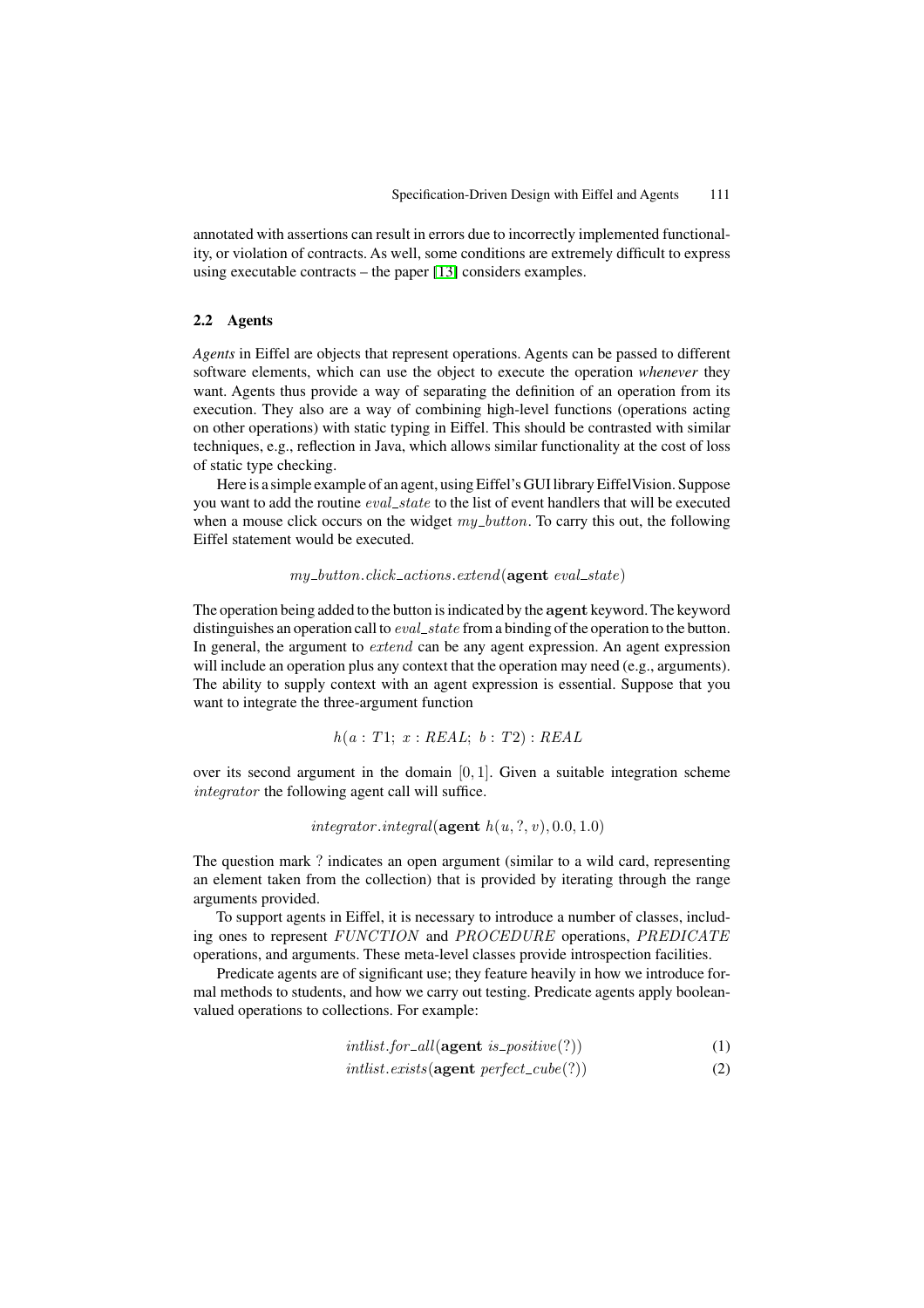The first example applies the boolean-valued function *is positive* to elements of the integer list *intlist*, and conjoins together the result. Equation (2) applies the booleanvalued function *perfect cube* to elements of the integer list *intlist* and disjoins the result. The question mark indicates an open argument that is provided by the list interator. Using this approach, we could rewrite the third clause in the invariant of class *CITIZEN* in Fig. [1](#page-2-0) as follows.

```
children.for_all((c:CITIZEN):BOOLEAN
 do
   Result := c.parents.has(Current)
 end)
```
The above example illustrates anonymous operations (i.e., the argument passed to the iterator for\_all). *c*, the bound variable, is an element taken from the collection *children*, to which the body of the anonymous operation (contained within the inner do..end block) is applied. Operations bound in agent expressions may make reference to attributes and routines of objects, since when the operation is finally invoked, the operation will have been bound to a target object.

# **3 Specifications and Requirements**

The terms "requirements" and "specifications" are ambiguous, and often used interchangeably in the literature. The traditional understanding of requirements is that they say *what* the system will do and not *how*. Students learning formal methods – and other software engineering techniques – often struggle with the distinction between requirements and specifications. This is particularly the case when they are using a widespectrum language like Eiffel or B. It is important that they understand the distinction in order to make it easier to validate systems against requirements, to clarify whether they are modelling the physical world or the system itself, and to simplify system designs. We thus spend a small amount of time – aproximately half a lecture – making the definitions more precise, following [\[9,16\]](#page-16-0), though with a slight change in nomenclature.

The computer under description (consisting of software and/or hardware) is called the *System*, and it operates in an *Environment*. There are some *phenomena* (states, signals, events and entities) that the System and the Environment do not share, but there are also some phenomena that they do share – these are called the *shared phenomena* as illustrated by the intersection of the two ellipses in Fig. [2,](#page-6-0) which uses a banking system as an example.

In a banking system, the bank and its customers are not interested in hashtables or sort routines. The bank is interested in customer satisfaction, and that customers can request withdrawals or make deposits. An example of a requirement, written in temporal logic, is

$$
[R1] \qquad \Box(x < balance \land with \text{d}rawal\_request(c, x) \rightarrow
$$
\n
$$
\Diamond (with \text{d}raw(c, x) \land teller\_gives(c, dollar - bill)) )
$$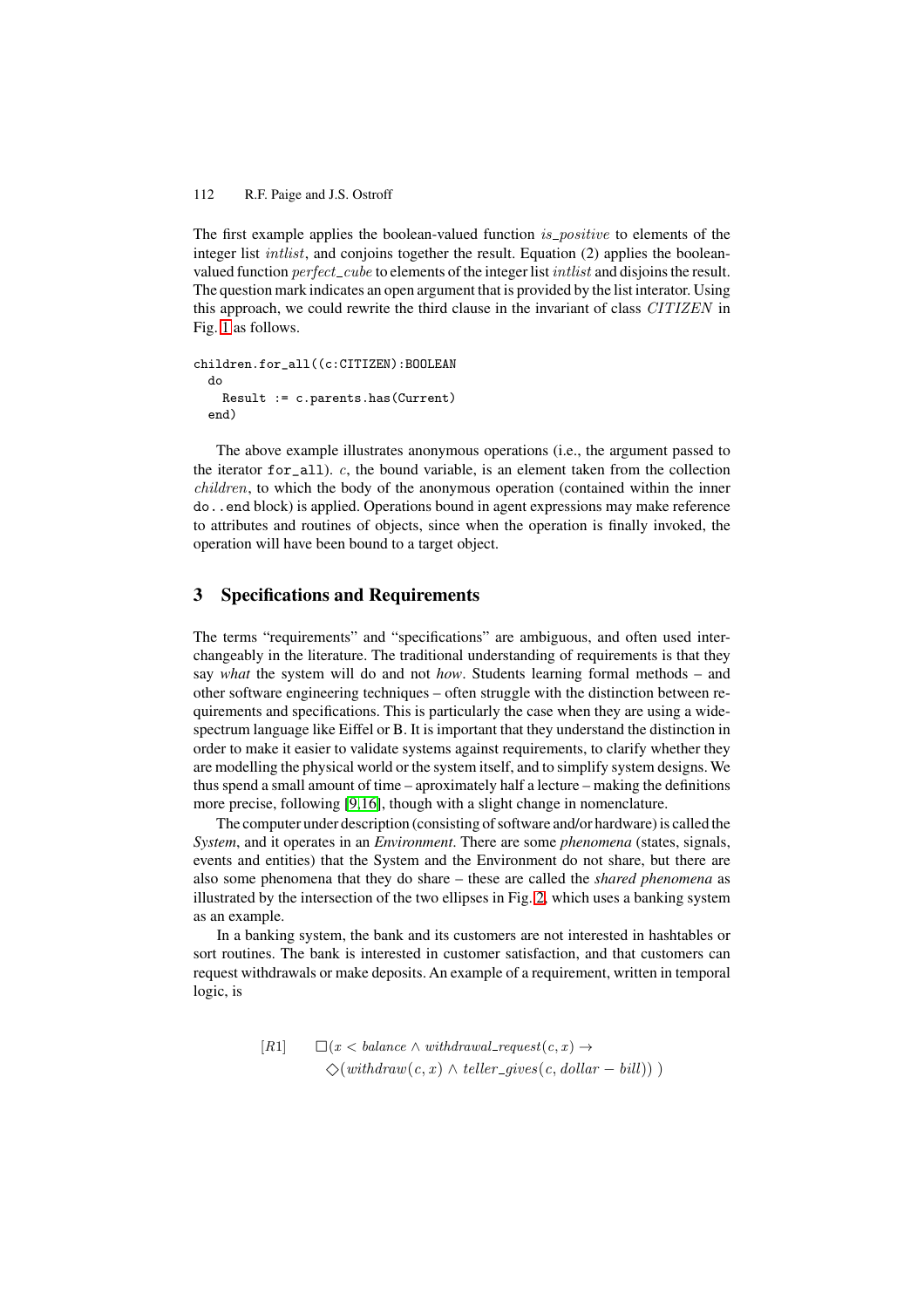<span id="page-6-0"></span>

**Fig. 2.** The World: *System* and *Environment*

i.e., a withdrawal request of an amount *x* for customer *c* must lead to a withdrawal payout by the teller to the customer in *dollar-bill*s, provided that the requested amount does not exceed the current *balance*. The phenomenon *dollar-bill* is actual money in the bank teller's till (and is therefore not a System phenomenon), while *balance* is a shared phenomenon. All the requirement phenomena are a subset of the of the Environment (*REQ* ⊂ *Environment*). Additional physical constraints or business rules (the application domain knowledge) will also need to be described.

The *balance* is a shared phenomenon in *Environment* ∩ *System*. It represents the debt owed by the bank to the customer. It may also occur as code in the System (e.g. see [S1] in Fig. [3\)](#page-7-0).

Programs, in contrast to requirements, are concerned solely with the System phenomena. Programs may need to implement the requirements by using internal data structures and algorithms such as hash-tables and sort routines to do the job. All such program phenomena are a subset of the System.

The gap between requirements and programs is bridged by *specifications*. Specifications are concerned solely with the shared phenomena. Specifications are neither requirements nor programs. Specifications are unsatisfactory programs as they may not be executable. They are unsatisfactory requirements because requirements are not limited only to the coastline where the Environment and the System meet. But, specifications are useful as we transition from requirements to programs that will satisfy the requirements as specifications allow us to describe the black-box behaviour of the code at the observable input-output interface. For example, in order to satisfy requirement [R1], we might have a specification [S2] that specifies the behaviour of class *ACCOUNT* as shown in Fig. [3.](#page-7-0) The specification in the figure is the contract view; hence, all the phenomena described in the figure are shared.

In the absence of implementation detail, the specification is not executable, but it can be compiled and automatically checked for type errors and the like by the compiler. Once implementation detail is provided, then the implemented code is automatically checked against the specification (i.e., the specifications now become "executable").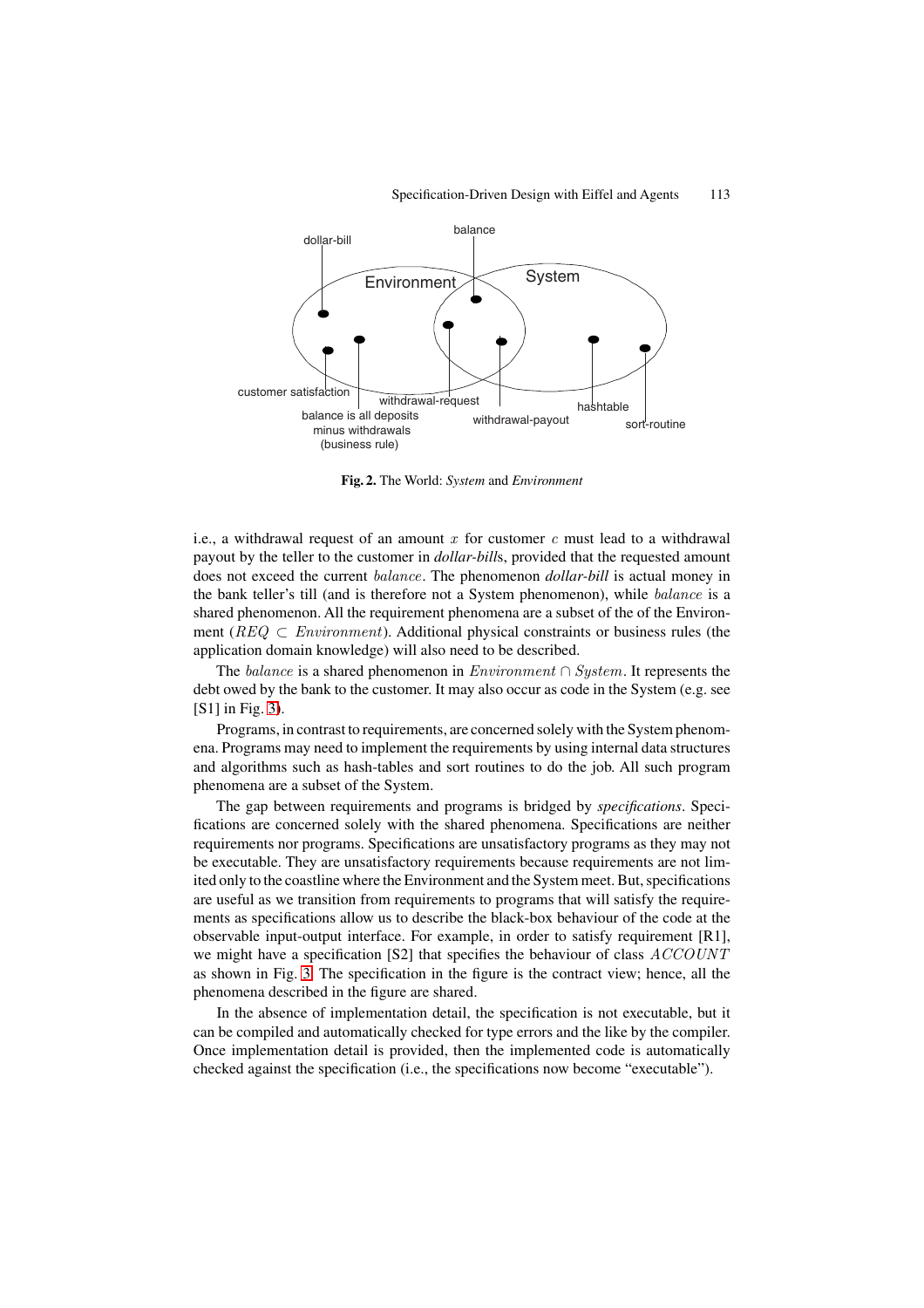```
class ACCOUNT feature
    balance: INTEGER
    withdrawal (amount: REAL)
        require
           0 < amount and amount \leq balance
        ensure
            balance = \mathbf{old} balance - amount
 invariant
    balance >= 0end
```
**Fig. 3.** Specification [S2]

The perspective shown in Fig. [2](#page-6-0) avoids the problem of implementation bias (when stating requirements) because no statements are made about the internals of the proposed System. Requirements and specifications are not descriptions of the state of the System, but rather a description of the state of the Environment. A specification might be compromised by a poor choice of designated phenomena or invalid domain knowledge, but it cannot overconstrain the implementation [\[16\]](#page-16-0).

Eiffel, of course, can be used for capturing requirements, writing specifications, and implementation. The distinctions often escape students, especially early in their first software engineering course. We thus go over numerous case studies where we make the distinctions clear, and challenge them on this issue when they present reports, or participate in in-class discussions. We find that emphasising the distinctions as discussed above shows marked improvement in the clarity of assignment and project reports as the course proceeds.

## **4 Teaching Formal Methods with Eiffel**

We have been teaching lightweight formal methods with Eiffel to third year Computer Science and Computer Engineering students for around six years now. Our approach has evolved over time, from simply using the Eiffel programming language to teach object-oriented techniques, to a whole-view approach for teaching software engineering, wherein formal techniques play a substantial role.

The course that we teach is one semester, and is project-focused, i.e., students (typically working in teams of 2-4) engineer working systems, based on requirements provided by the instructor. A substantial amount of instructor effort goes into the preparation of a comprehensive software engineering project that involves design (using UML or BON diagrams), implementation, testing, and documentation; we discuss this further later.

Students taking the course will already have some experience with object-oriented programming in Java. The typical student will have previously taken three one-semester courses that make use of Java as a programming language for introductory computer science, algorithms, and data structures. The students will also have taken two one-semester courses in logic and discrete mathematics and will have some experience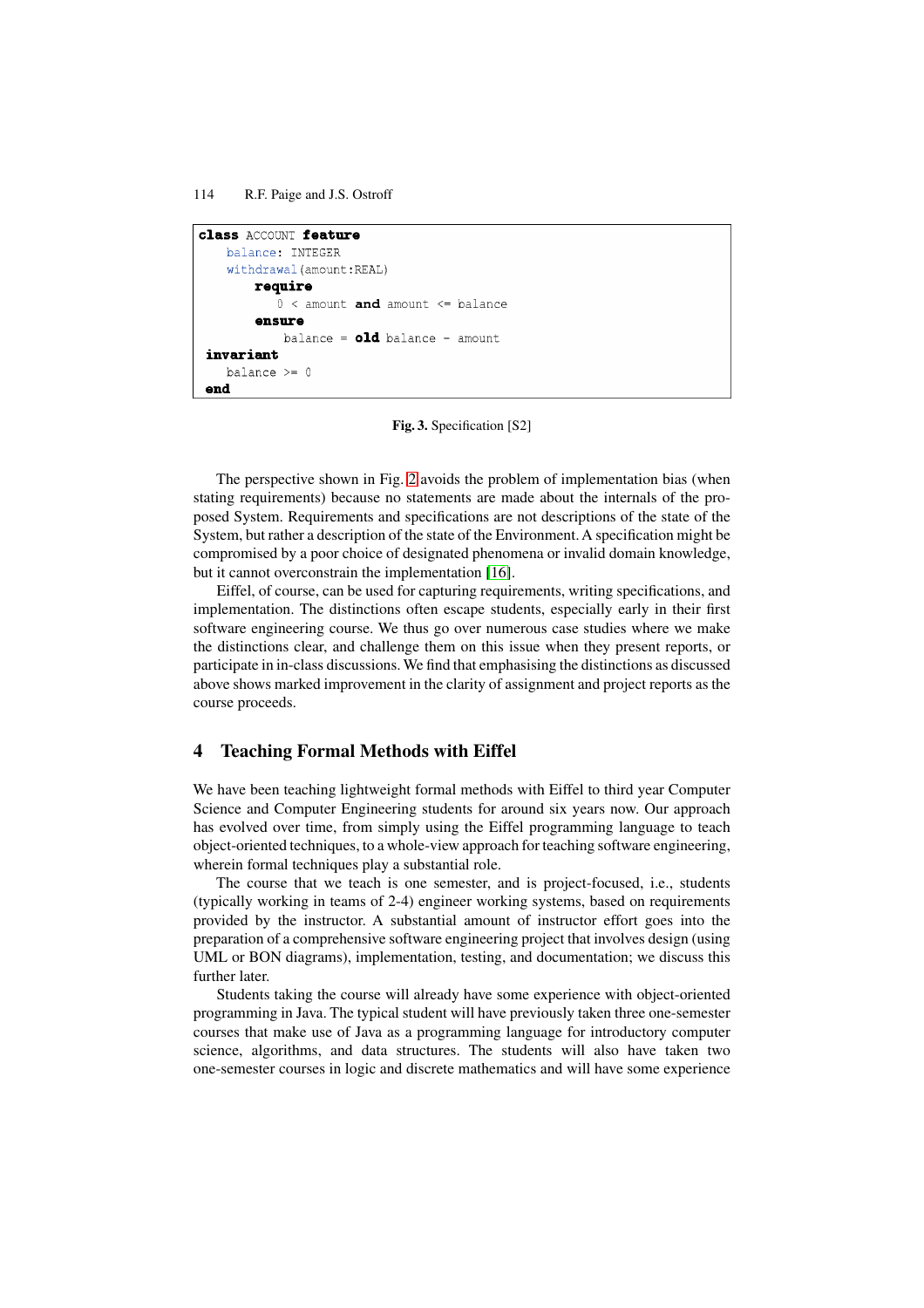with propositional and predicate logic, though their experience with using mathematics in programming (e.g., in introductory Computer Science courses that teach basic pre/postconditions and loop invariants) typically shows hesitancy in using these techniques in building systems.

After the usual preliminaries on software quality and engineering processes, the course leaps into a case study, designed to illustrate fundamentals of Eiffel and two typical approaches to building systems: plan-driven (in terms of modelling languages such as UML and BON) and test-driven. The case study proceeds by giving some informal requirements for a simple banking system. Use cases and scenarios are sketched very briefly, and from these a set of candidate classes is determined. The students are then posed the question: where should design commence?

This question is aimed at getting students to thinking about *acceptance tests* and testing in general. For the next stage is to introduce test-driven development [\[3\]](#page-16-0) as (a) a general development technique, and (b) a way to introduce contracts (pre- and postconditions) and agents (for predicates) in a lightweight and indirect way. Our experience is that students who are less inclined towards mathematical techniques are more amenable to their study, use, and description if they are couched in terms of accepted engineering tasks, particularly testing, with which they have some experience. (We provide the students with an Eiffel testing framework, ETester, which supports unit tests and test suites, and also provides infrastructure for distinguishing between failures of the system versus failures in contracts. This is discussed elsewhere [\[10\]](#page-16-0). ETester has a similar design to JUnit for Java, but is targeted at languages that support contracts, where it is important during testing to distinguish failures in contracts from failures in code.)

Writing tests introduces the students to Eiffel's agent technology (used in ETester for automating testing) while at the same time serving to introduce them to the concept of writing formal specifications. Tests are a "backdoor" mechanism for introducing formal specifications and the usefulness of contracts. This is a critical point, which we now discuss.

#### **4.1 Tests and Contracts Are Both Formal Specifications**

The test-driven development (TDD) process described by Beck [\[3\]](#page-16-0) is as follows.

- 1. Write a little test which may not work initially (especially if code hasn't been written for a class).
- 2. Make the test work quickly, focusing on doing the simplest thing that works.
- 3. Refactor the design to eliminate duplication and improve the style and architecture in terms of reusability and maintainability.

Unit tests (fromTDD) and contracts (DbC) are both forms of specifications associated with shared phenomena of the System and the Environment. Unit tests can also be used to do regression testing at the end of coding, but in TDD, unit tests are seen as formal specifications that drive the design [\[1,](#page-16-0) p38 and p51].

*Unit tests* are normally used to check small chunks of a design. JUnit and E-Tester are useful tools for writing unit tests. However, these tools can also be used to write tests that verify higher level behaviours such as system-level tests involving the shared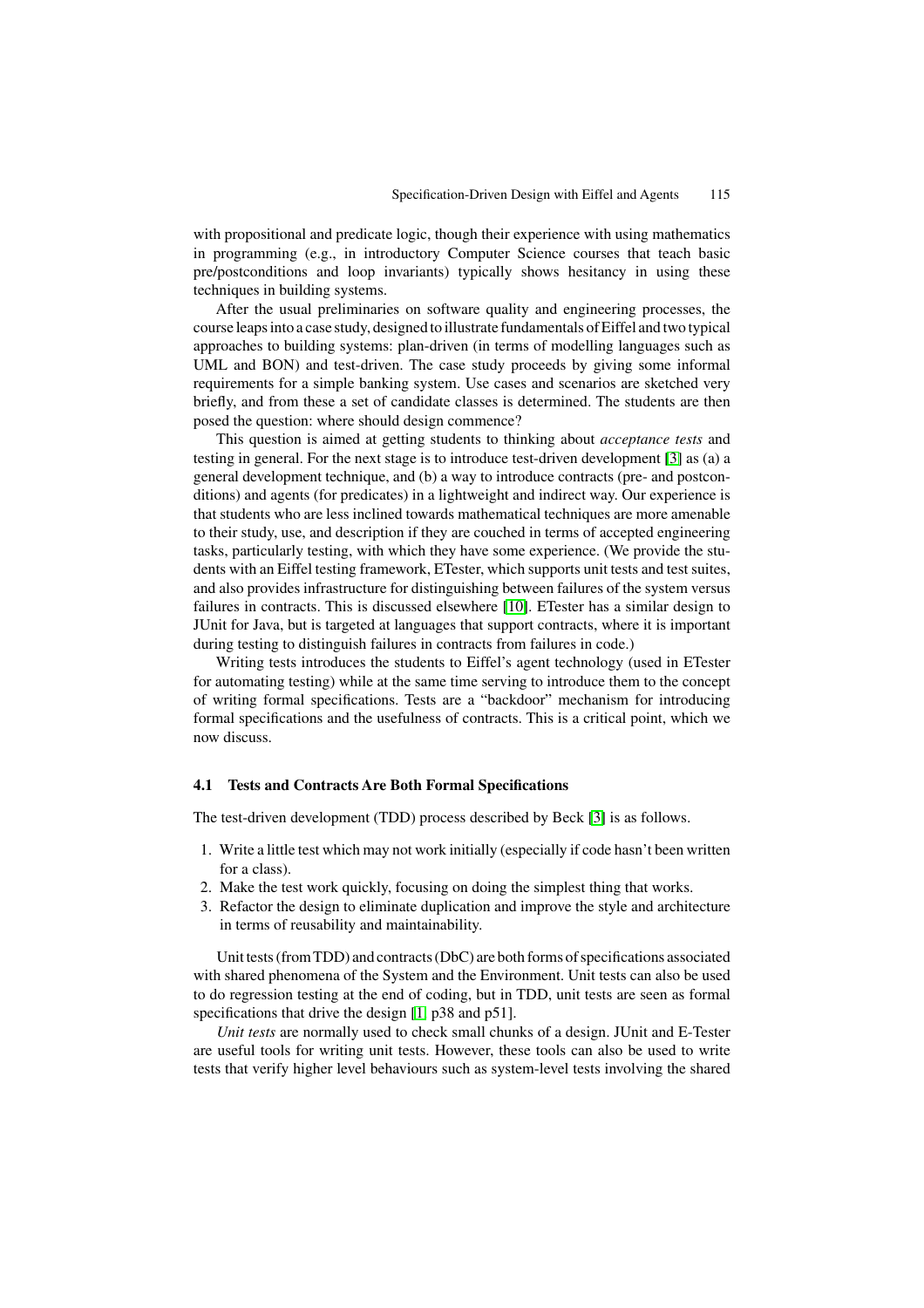<span id="page-9-0"></span>

**Fig. 4.** Test and Design of a simple banking system

phenomena (Fig. [2\)](#page-6-0). Such tests could verify parts of the collaborative behaviour of the kind mentioned in the small banking example involving requirement [R1]. We shall call these higher level tests *collaborative specifications*.

Collaborative specifications are related to UML interaction descriptions such as sequence or collaboration diagrams, and BON dynamic diagrams, especially where these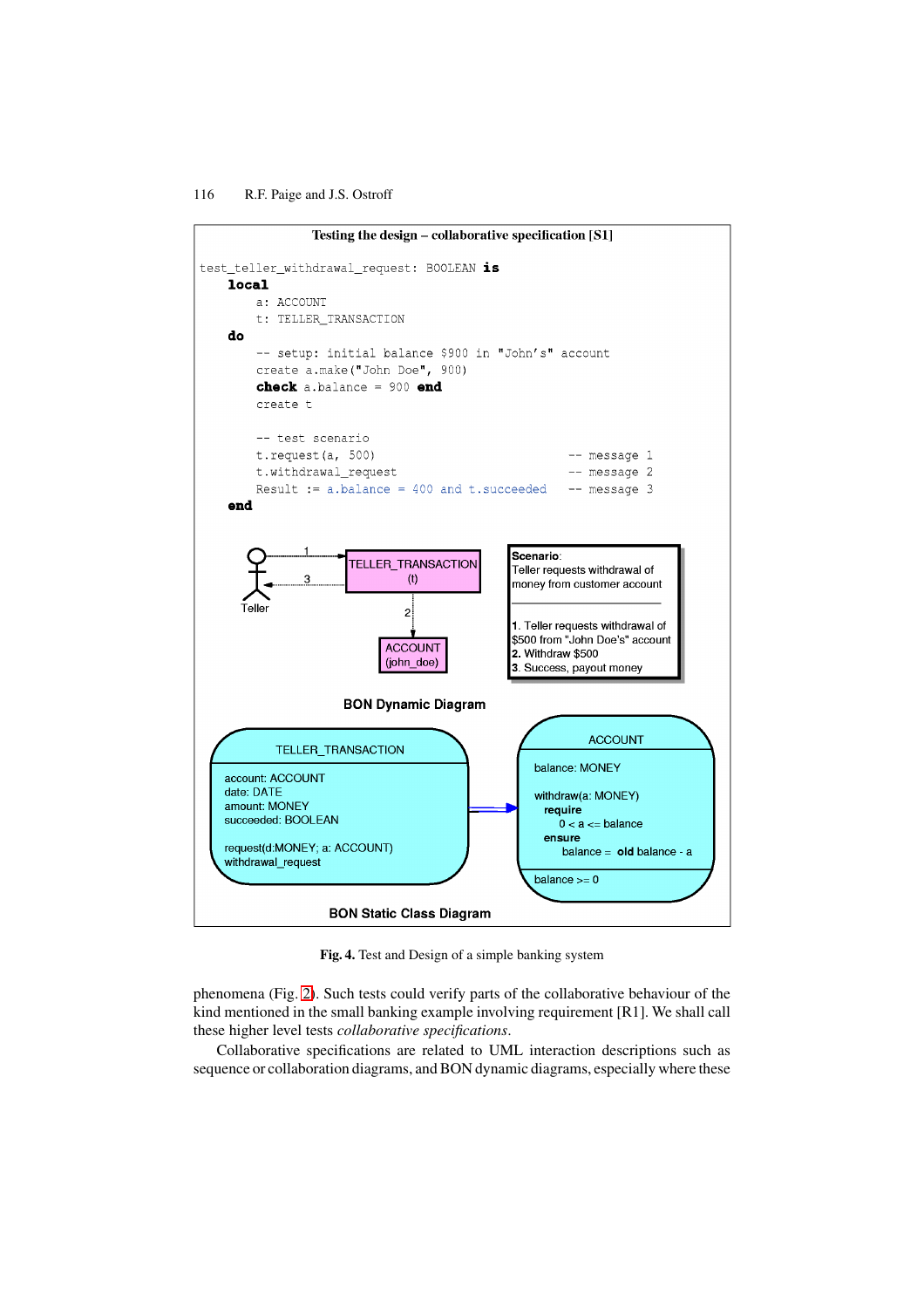diagrams describe a use case. The diagrams show a number of example objects and the messages that are passed between these objects within the use case. Such interaction diagrams provide an intuitive and visual way of describing (partial-order) executions of the system at the input-output interface, and therefore capture apsects of customer requirements useful in integration and acceptance tests.

Unfortunately, UML's interaction diagrams do not yet have a fully agreed-upon semantics, although various fomalizations have been proposed (but with conflicting semantic assumptions about the underlying communication system).

An equivalent to the interaction diagrams is the BON *dynamic diagram*. The BON dynamic and class diagrams for a simple banking system are shown in Fig. [4.](#page-9-0) These two diagrams describe the design of the system. At the top of Fig. [4](#page-9-0) is a test that checks the dynamic diagram [\[14\]](#page-16-0). This test is an example of a collaborative specification (called [S1] in the figure). We note that [S1] is close to the temporal logic requirement [R1] described earlier in this section. It omits *dollar-bills* but otherwise mirrors all other phenomena described by [R1].

When we run the test [S1], we also exercise the detailed *contractual specification* [S2] for *ACCOUNT* shown in Fig. [3.](#page-7-0) [S2] is repeated in the class diagram of Fig. [4.](#page-9-0)

The advantage of a test-based collaborative specification such as [S1] over the dynamic diagram (and the UML interaction diagrams) is that it is a formal artifact written in the same progamming language as the design. It can be compiled, type-checked and executed. If it fails, then there is a problem in the design, and if it succeeds then the expected behaviour is in place, at least for this execution. Finally, if the test succeeds then contracts such as those outlined in the design class diagram of Fig. [4](#page-9-0) are also verified.

The key point to note with this approach is that it emphasises the use of different kinds of *formal specifications*, and that these specifications are introduced via testing. There is substantial value to introducing (particularly maths-phobic) students to formal specifications that can be executed, as they can get immediate feedback as to their quality and can immediately see their value in catching mistakes and clarifying assumptions.

The other point to note is that different syntaxes can be used for writing formal specifications. On one hand, they can be written using precise boolean logic, in terms of pre- and postconditions and class invariants. Or they can be written as executable unit tests or test suites. Or they can be written as dynamic diagrams. These are all useful syntaxes to know and apply.

**4.1.1 Collaborative vs. Contractual Specifications.** Test-based collaborative specifications are incomplete, especially in contrast to the details that can be supplied by formal specifications in the form of contracts. Consider the following unit test.

```
test_integers_sorted:BOOLEAN is
    local
         sa1,sa2: SORTABLE_ARRAY[INTEGER]
    do
        sa1 := \langle 4, 1, 3 \ranglesa2 := \langle 1, 3, 4 \ranglesa1.sort
        Result := equal(sa1, sa2)end
```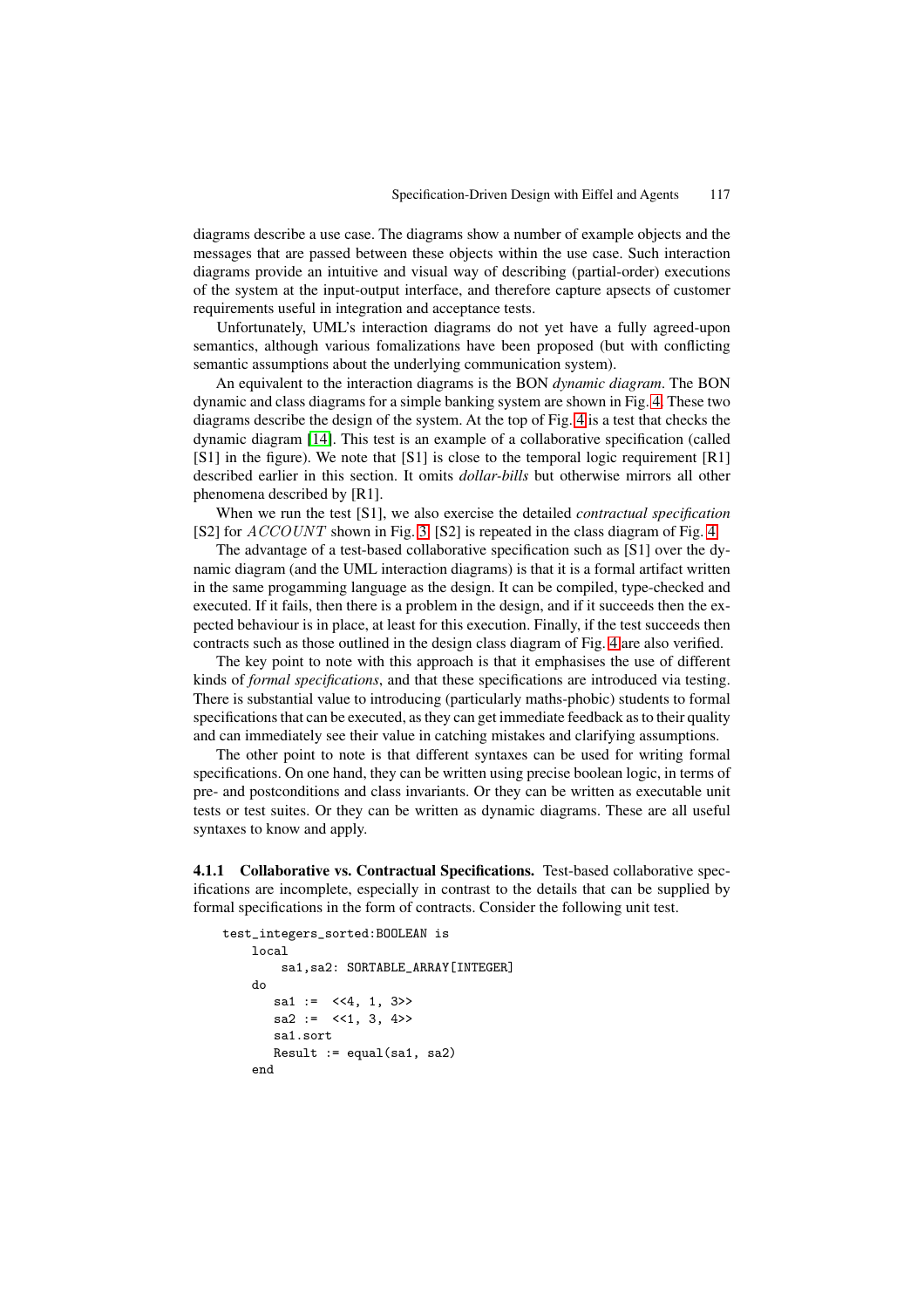in which we create an unsorted array sa1, execute routine sort, and then assert that the array is equal to the expected sorted array sa2. The unit test specifies that array <<4, 1, 3>> must be sorted. But what about tests for all the other (possibly infinite) arrays of integers. Furthermore, the test does not check arrays of REAL, or arrays of PERSON (say by age). After all, the class SORTABLE ARRAY[G] has a generic parameter G. Also, it is hard to describe preconditions with unit tests. For example, we might want the sort routine to work only in case there is at least one non-void element in the array.

By contrast, the contract-annotated specification in Fig. 5 is a precise and detailed specification of the sorted array (the *count* attribute used in the figure is inherited from *ARRAY* ). The quantifiers have been specified in Eiffel using the *agent* construct, as students would be required to do.

```
class SORTABLE_ARRAY [G -> COMPARABLE] inherit
  ARRAY[G]
feature
  sort is
    require
        count_positive: count > 0elements_not_void:
           Current.for_all((i:INTEGER): BOOLEAN
             do
               Result := (lower <= i <= upper) implies item(i) /= Void
             end)
    do
          \simensure
     sorted:
        Current.for_all((i:INTEGER): BOOLEAN)
          do
            Result := (lower \leq i \leq upper) implies item(i) \leq item(i+1)
          end)
          count_unchanged: count = old count
    end
end
```
**Fig. 5.** Contractual Specification

The generic parameter G of class SORTABLE ARRAY is constrained to inherit from COMPARABLE. This allows us to compare any two elements in the array, e.g the expresion item(i)  $\leq$  item(i+1) is legal whether the array holds instances of integers or poeple, provided the instances are from classes that inherit from COMPARABLE.

Routine sort is specified via preconditions and postconditions. The preconditions state that there must be at least one non-void element to sort. The unit test did not specify this, nor is it generally simple for unit tests to specify preconditions.

The postcondition states that the array must be sorted and is unchanged. This postcondition specifies this property for all possible arrays, holding elements of any type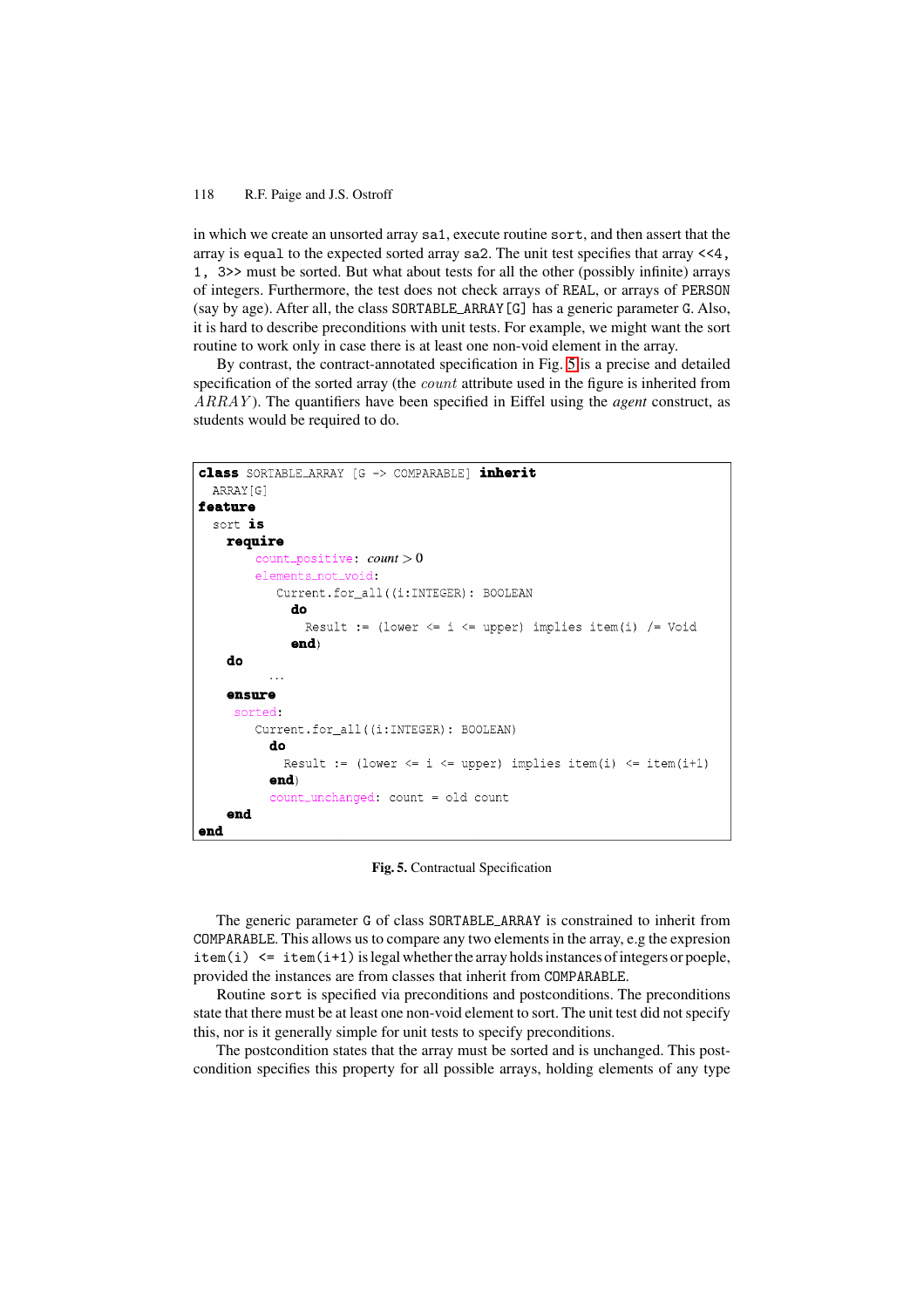(integers, people, etc.). Again, only an infinite number of unit tests could capture this property.

However, while contract-based specifications are detailed and complete, they have disadvantages and limitations. Consider class *STACK*[*G*] with routines given by *push*(*x* : *G*) and *pop*. While contracts can fully specify the effects of of *push* and *pop* taken individually, the contracts cannot *directly* describe the last-in-first-out (LIFO) property of stacks which asserts that

$$
\forall s: STACK, x: G \bullet pop(push(x, s)) = s \tag{3}
$$

Of course, given the complete contracts and an appropriate refinement calculus [\[15\]](#page-16-0), the LIFO property can be expressed in the calculus as

$$
push(x); \; pop \to skip \tag{4}
$$

so that the LIFO behaviour indirectly *emerges* from the contractual specifications. The calculus can also be used to calculate if the implementation indeed satisfies the LIFO property. However, neither the description nor the calculation can be directly expressed as contracts.

By contrast, the emergent LIFO behaviour is easy to describe using collaborative specifications.

#### **4.2 SDD**

The approach that we teach students, which integrates elements of TDD and designby-contract, is called *specification-driven design*; a full description of this approach is in [\[13\]](#page-16-0). It is an agile method tailored for Eiffel. It is perhaps surprising that agile techniques can be integrated successfully with formal methods. It is less surprising when one considers the commonalities between TDD and DbC.

- **–** Both tests and contracts are formal specifications, each with their own limitations and advantages.
- **–** Both TDD and DbC seek to transform requirements to compilable (high level) programming constructs as soon as possible. In TDD, tests describe designs. In DbC, contracts (and BON or UML diagrams) describe designs.
- **–** Both TDD and DbC are automated (and hence easy-to-use) lightweight verification methods. Neither are complete, but both have simple-to-use tool support.
- **–** Both are incremental development methods that intertwine analysis, design, coding and testing.
- **–** Both TDD and DbC strive to obtain quality first for each unit of functionality, before proceeding to the next unit; this in effect aims to implement the Osmond Curve [\[2\]](#page-16-0).

These commonalities indicate that we can combine TDD and DbC in a beneficial fashion. Boehm and Turner have argued in detail [\[6,](#page-16-0) p148] that (a) neither agile nor plan-driven methods provide a silver bullet; (b) each method has home ground where one clearly dominates the other; (c) future trends indicate that both will be needed; (d) it is better to build your method up than to tailor it down. Two case studies of actual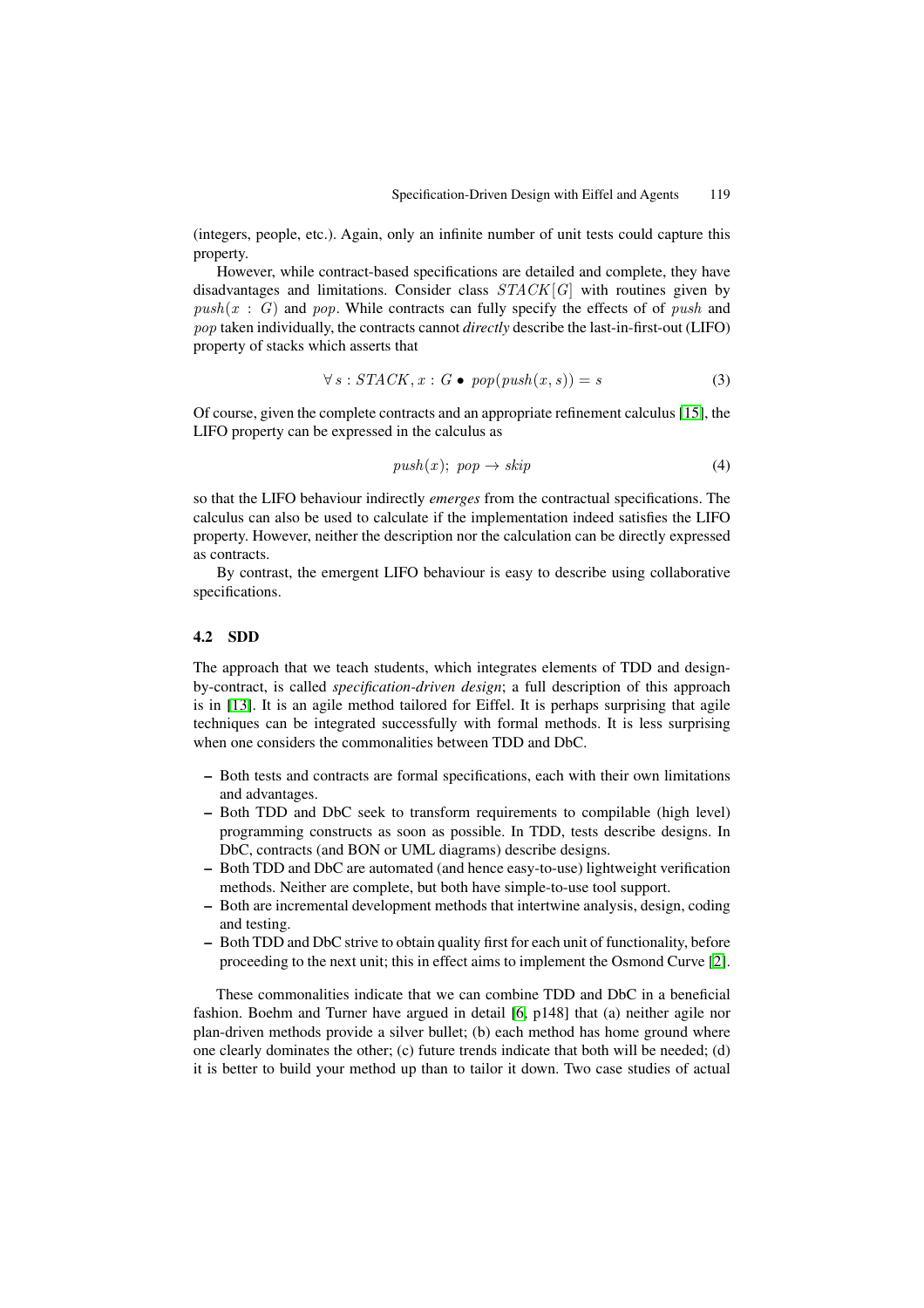

**Fig. 6.** SDD – Specification Driven Design

projects indicate how a balance can be achieved between agile and plan-driven method. The authors also detail the empirical evidence of how the costs and benefits of each method can be, and have been measured.

Conclusion (d) states that it is better to start small and elaborate one's development method over time. Boehm and Turner point out that plan-driven methodologies have a tradition of developing all-inclusive processes. Experts can can tailor the methodology down to fit a particular situation. However, non-experts tend to play it safe and use the whole thing often at considerable and unnecessary expense. Agilists offer a better approach of starting with minimal sets of practices, adding extras which can be justified by cost-benefits. This is extremely important for teaching: students may be turned off by presenting a large, complex methodology (or a large set of practices or principles), especially when they are first introduced to large-scale software engineering ideas.

In this spirit, the statechart of Fig. 6 describes *specification-driven design*. SDD is not complete but it does represent a core practices of a balanced method.

As described in Fig. 6, SDD does not dictate where to start – it is the developer's choice based on the context. However, whatever the starting point, the emphasis is on translating customer requirements to compilable and executable specifications, designs and tests. It might initially be possible to write a high level collaborative specification, or perhaps the developer wants to sketch out some class diagrams and contractual specifications.

Designs may need to be tested, or small chunks of design could be developed by TDD. In TDD mode, a developer might get stuck in an "infinite refactoring loop", indicating that more than an incremental design change is called for. The current chunk of design may need to be documented. This might be the right time to switch to DbC mode. In DbC mode, a developer might be stuck in the infamous "analysis paralysis", or the design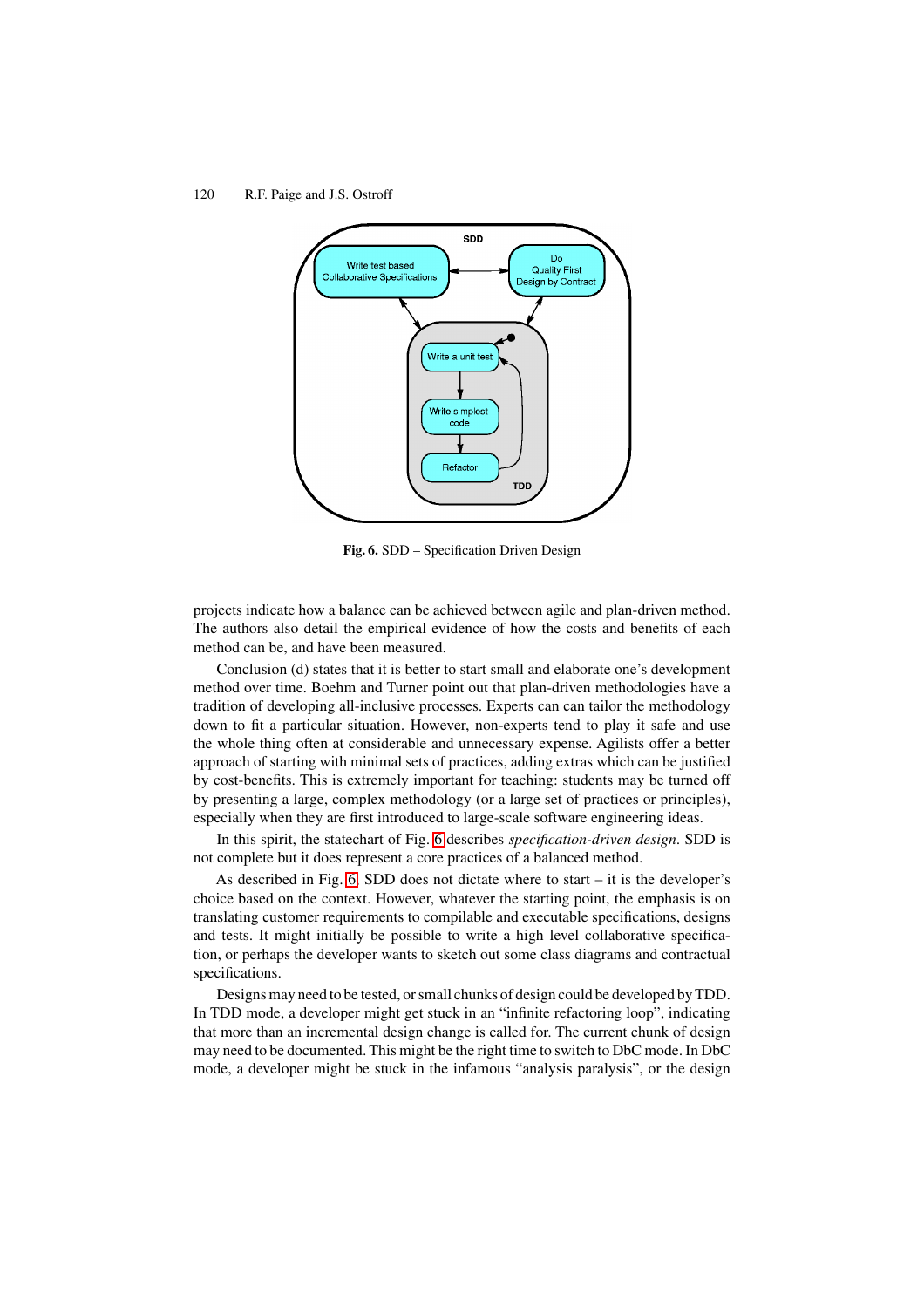may need to be tested and verified against the requirement. The trigger conditions on the statechart edges are thus not exhaustive.

Our experience in teaching with this approach is that captures the interest of students immediately, particularly because of the emphasis on executable specifications. Students see the value of formal specifications when they are couched in terms of testing. But at the same time, when testing is an emphasised part of development, they quickly see that tests as a form of specification are incomplete, and one needs to go further – and use contracts. We discuss our observations more in the next section.

#### **4.3 Verification: Going Further**

In current teaching with Eiffel we emphasise formal specification and lightweight verification and validation via testing. There is of course a desire to teach software engineering specialists more advanced techniques, in particular tool-supported formal verification, e.g., as with the B-Tool or with theorem provers like PVS. It is desirable to be able to teach verification using the same framework that students used for specification, design, and testing, so as to make use of students' existing expertise with notation and tools.

It is possible to teaching formal program verification using Eiffel. To this end, we have formulated the Eiffel Refinement Calculus, ERC. The full details are presented in [\[15\]](#page-16-0). ERC uses Eiffel as both a specification and programming language; Eiffel specifications consist of classes with contracts. A subset of the programming language – including reference types – is formalised using Hehner's predicative theory of programming [\[8\]](#page-16-0), and verification rules are presented that show how to prove that a program satisfies a specification.The rules can be used for both after-the-fact verification, and for refinement. The rules are novel in that they apply directly to a subset of Eiffel, and allow introduction of object-oriented concepts such as method calls in refinement steps; translation to a non-OO language is not required.

More advanced projects can be defined to build on ERC, e.g., better tool support, case studies, addition of further constructs from Eiffel to the calculus (such as the novel **like** construct which introduces substantial challenges), and improving data refinement theories. This would be most suitable for an advanced post-graduate course on formal methods.

#### **5 Some Observations and Conclusions**

We now summarise some of our observations in teaching specification-driven design in Eiffel.

1. *The learning curve with SDD is initially very steep.* The students have a great deal of material to assimilate and apply in a short period of time: they must get to grips with Eiffel and TDD; they must learn elements of UML/BON for modelling; and they must learn how to write tests and to test effectively. Requirements for evaluation and teaching mean that students are given an assignment shortly after the start of term and need to submit their solutions within 3-4 weeks.

The curve is somewhat lessened by the previous experience students have had with object-oriented programming and, to a smaller extent, writing up programming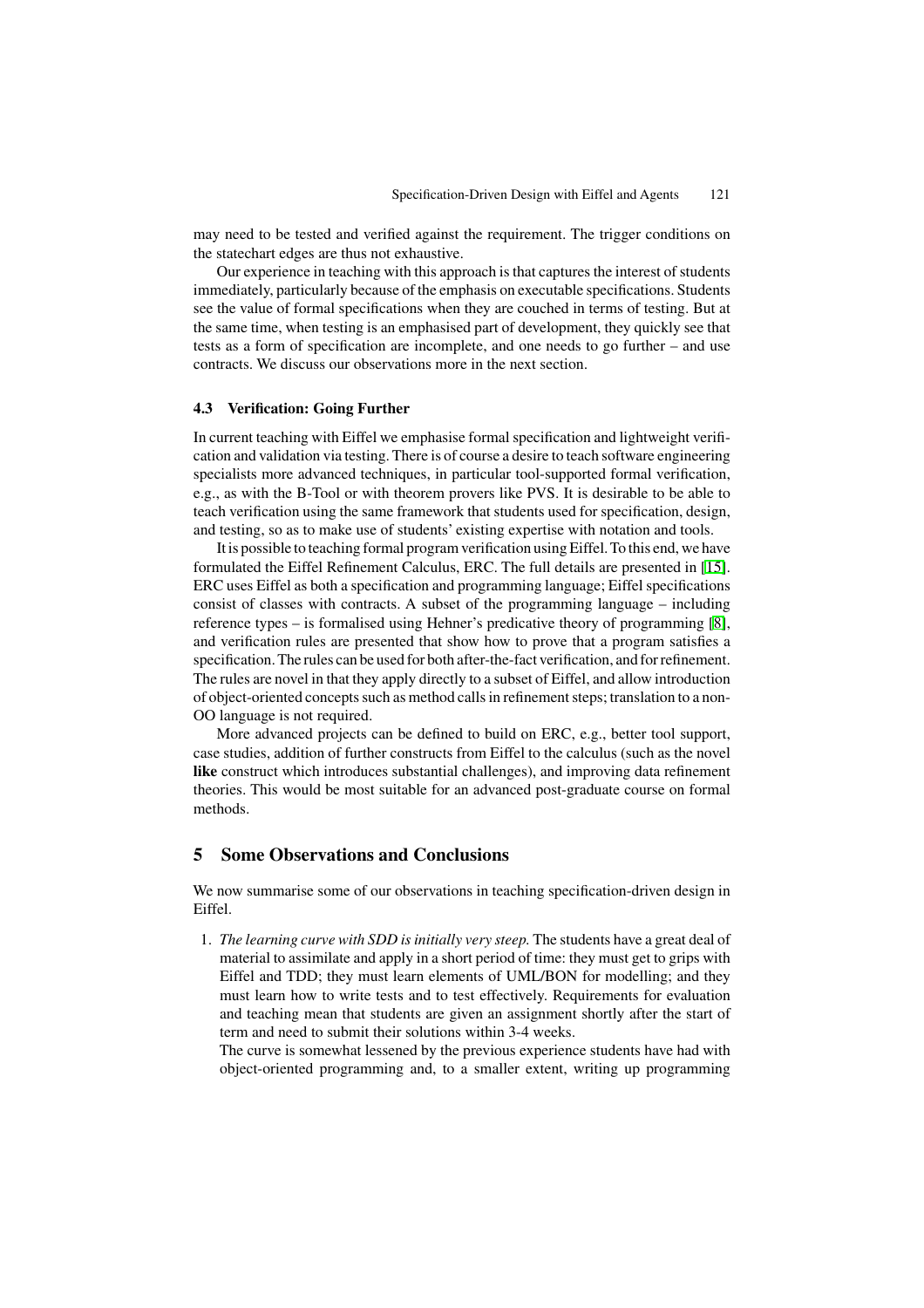<span id="page-15-0"></span>assignments. To lessen the curve further, the course starts with a detailed case study showing the development process and how to use the Eiffel IDE, E-Tester framework, how to write test cases, etc. Students also work in pairs (one of the practices of Extreme Programming) on their assignments, and can work in slightly large teams on their projects.

- 2. *Student feedback is that the course is challenging,* but not because of the level of mathematics required or applied. It is challenging because of the scale of design projects that the students must work on (previously they have worked only on small projects), the amount of information that must be learned and understood over the course of approximately 12 weeks, and the level of rigour required in assignment and project write-ups. The fact that the knowledge accrued in the course is to be applied in future software engineering courses is considered very helpful.
- 3. *Students learn the formal method gradually.* Their initial use of the formal method is by writing collaborative specifications, i.e., BON dynamic diagrams and test cases. This also introduces them to Eiffel's agent syntax. They quickly realise the value of pre- and postconditions for capturing collaborative specifications that are awkward, complicated, or inexpressible. Their use of preconditions invariably starts at a very simple level, e.g., that arguments to methods are non-*Void*; postconditions are not used much initially. Postconditions are applied more broadly once appreciation for the complexity of collaborative specifications is gained. There is a feedback loop here – once complex unit tests start to occur during assignments and projects, there is more of an appreciation for the expressiveness of postconditions. And once complex postconditions appear, there is more of a reliance on the use of unit tests.
- 4. *Collaborative specifications are a better way to introduce agents* than some of the alternatives, particularly as a way of introducing predicate quantifiers into contracts. There is resistance from many of the students to using quantifiers in contracts when they are not shown motivation via testing.
- 5. *Eiffel is underappreciated at first.* There is backlash against it from some students at first, in the sense that they desire to learn a more 'commercially relevant' language, e.g., C++ or Java. We deal with this in several ways: by introducing them to simple GUI techniques in Eiffel in the course of the initial case study; by presenting information on the industrial use of Eiffel; and by carrying out comparisons with competing technologies throughout the course. As well, the students have previous experience with Java and are generally aware of its limitations and abilities. When starting with Eiffel, the students find its support for generic classes and contracts very helpful.

We should not underplay the substantial time and effort that the instructor must put into making the course a success. Setting up suitable assignments and projects for this course is challenging, and requires much effort, especially in producing quality solutions. It is also difficult to obtain high-quality teaching assistants and laboratory demonstrators familiar with Eiffel and agile techniques. It is of course possible to teach such a course using Java (or  $C_{++}$ ) based technologies (e.g., by using a contract framework and testing framework for such a language), and we have done so, but in our experience the tools that support contracts in these languages are typically weaker than Eiffel's tools. While the iContract preprocessor for Java provides much the same functionality as Eiffel's contract